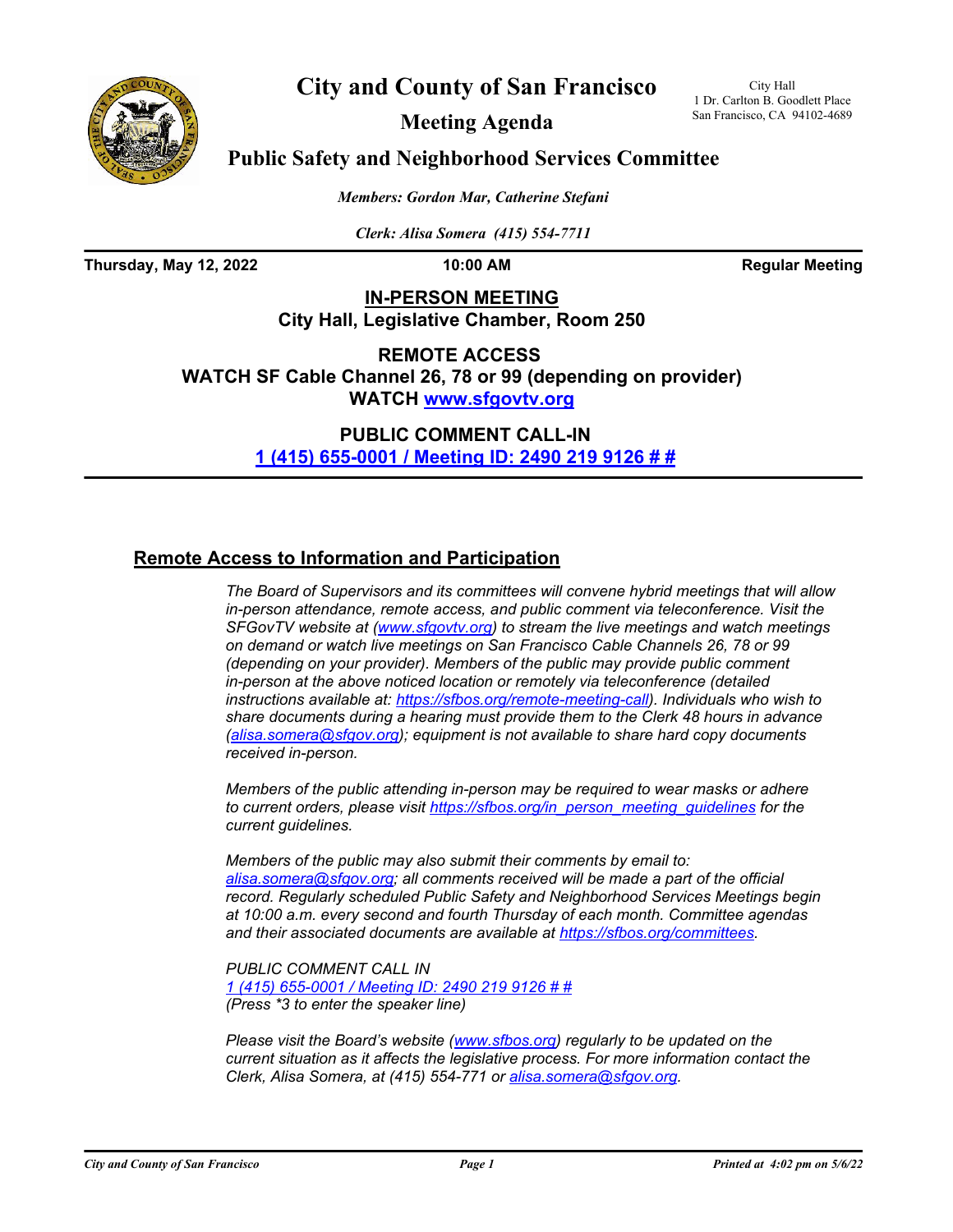# **ROLL CALL AND ANNOUNCEMENTS**

## **AGENDA CHANGES**

## **COMMUNICATIONS**

# **REGULAR AGENDA**

### **1. [220252](http://sfgov.legistar.com/gateway.aspx?m=l&id=38444) [Liquor License Transfer - 3140 Mission Street - Roccapulco]**

Hearing to consider that the premise-to-premise/person-to-person transfer of a Type-48 on-sale general public premises liquor license to Blue Ice Entertainment, LLC, doing business as Roccapulco, located at 3140 Mission Street (District 9), will serve the public convenience or necessity of the City and County of San Francisco. (Clerk of the Board)

3/4/22; RECEIVED AND ASSIGNED to the Public Safety and Neighborhood Services Committee.

3/9/22; REFERRED TO DEPARTMENT.

## **2. [220253](http://sfgov.legistar.com/gateway.aspx?m=l&id=38445) [Liquor License Transfer - 2 Embarcadero Center, Suite R-2105 - SFGIFTBASKETS.COM]**

Hearing to consider that the person-to-person and premises-to-premises transfer of a Type-21 off-sale general beer, wine, and distilled spirits liquor license to Bear Eagle, Inc., doing business as SFGIFTBASKETS.COM, located at 2 Embarcadero Center, Suite R-2105 (District 3), will serve the public convenience or necessity of the City and County of San Francisco. (Clerk of the Board)

3/9/22; RECEIVED AND ASSIGNED to the Public Safety and Neighborhood Services Committee.

3/9/22; REFERRED TO DEPARTMENT.

3/10/22; RESPONSE RECEIVED.

#### **3. [220281](http://sfgov.legistar.com/gateway.aspx?m=l&id=38473) [Administrative Code - Shelter Expansion Program] Sponsors: Mandelman; Haney, Melgar, Stefani and Mar**

Ordinance amending the Administrative Code to require the Department of Homelessness and Supportive Housing ("HSH") to submit to the Board of Supervisors and the Mayor a plan to implement a program to provide unsheltered persons in San Francisco with a safe place to sleep overnight ("Place for All Program"), including a cost estimate of implementation; requiring HSH to fully implement the Place for All Program; and affirming the Planning Department's determination under the California Environmental Quality Act.

3/22/22; ASSIGNED UNDER 30 DAY RULE to the Public Safety and Neighborhood Services Committee.

4/14/22; REFERRED TO DEPARTMENT.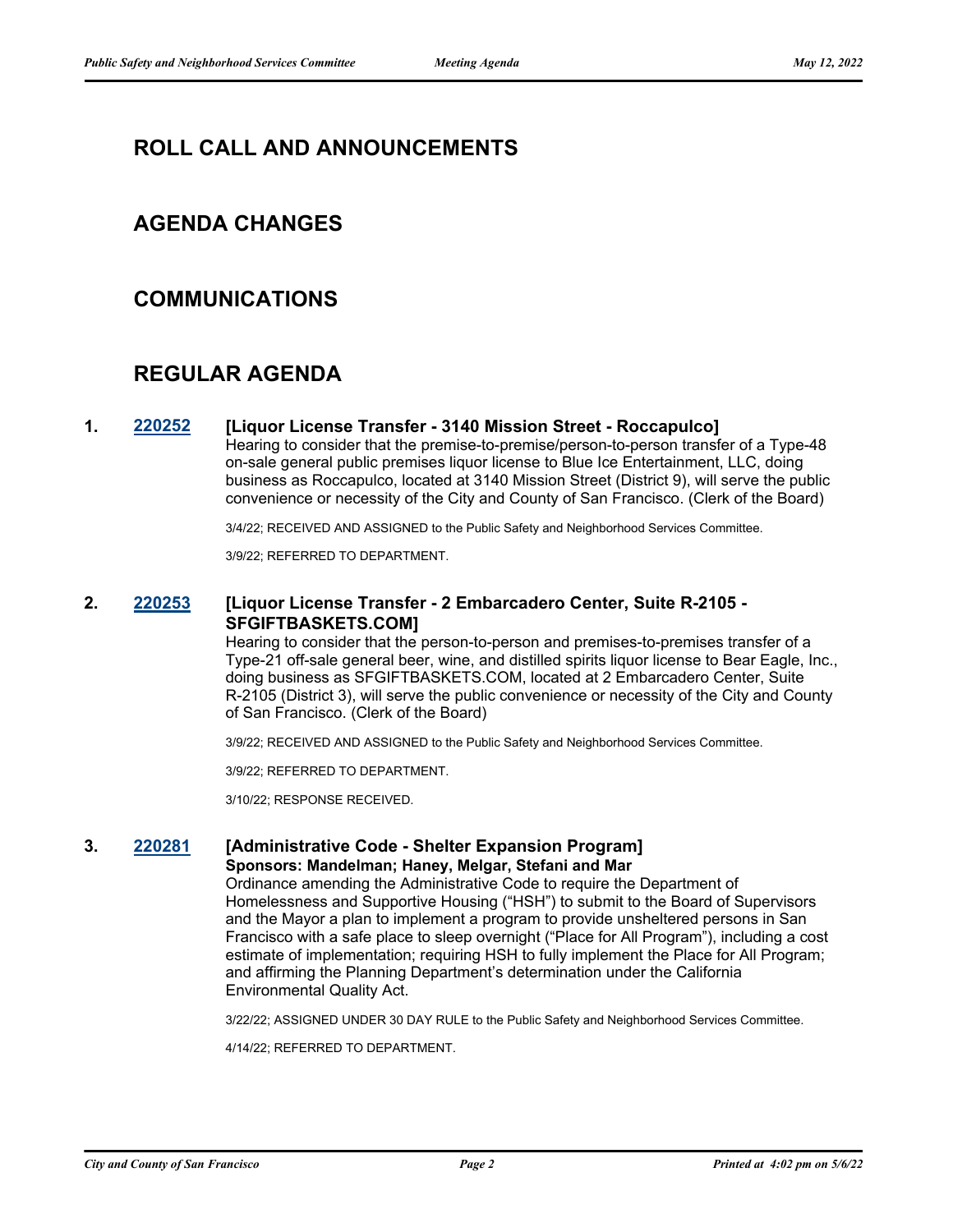## **4. [211177](http://sfgov.legistar.com/gateway.aspx?m=l&id=38047) [Health Code - Skilled Nursing Care Transfer Reporting Requirements] Sponsors: Safai; Ronen, Mar and Stefani**

Ordinance amending the Health Code to require general acute care hospitals and hospital-based skilled nursing facilities in the City to report annually to the Department of Public Health the number of, and certain demographic information regarding, patients transferred to a health facility outside of the City to receive skilled nursing care and patients who qualify for skilled nursing care but are not transferred to a health facility outside of the City.

11/9/21; ASSIGNED UNDER 30 DAY RULE to the Public Safety and Neighborhood Services Committee.

11/15/21; REFERRED TO DEPARTMENT.

2/10/22; CONTINUED TO CALL OF THE CHAIR.

3/10/22; CONTINUED.

3/24/22; AMENDED, AN AMENDMENT OF THE WHOLE BEARING NEW TITLE.

3/24/22; CONTINUED AS AMENDED.

4/14/22; CONTINUED TO CALL OF THE CHAIR.

4/14/22; DUPLICATED.

## **5. [220240](http://sfgov.legistar.com/gateway.aspx?m=l&id=38432) [Administrative Code - Community Policing Plans and Foot and Bike Patrols]**

#### **Sponsors: Mar; Walton**

Ordinance amending the Administrative Code to require the Police Department to create a Community Policing Plan ("CPP") at each district police station, that, among other strategies, incorporates a foot and bike patrol deployment, and also includes a community process for eliciting input; and to require the public posting of the CPPs with a yearly update.

3/8/22; ASSIGNED UNDER 30 DAY RULE to the Rules Committee.

3/14/22; REFERRED TO DEPARTMENT.

3/30/22; TRANSFERRED to the Public Safety and Neighborhood Services Committee.

4/14/22; RESPONSE RECEIVED.

4/28/22; CONTINUED.

# **ADJOURNMENT**

*NOTE: Pursuant to Government Code Section 65009, the following notice is hereby given: if you challenge, in court, the general plan amendments or planning code and zoning map amendments described above, you may be limited to raising only those issues you or someone else raised at the public hearing described in this notice, or in written correspondence delivered to the Board of Supervisors at, or prior to, the public hearing.*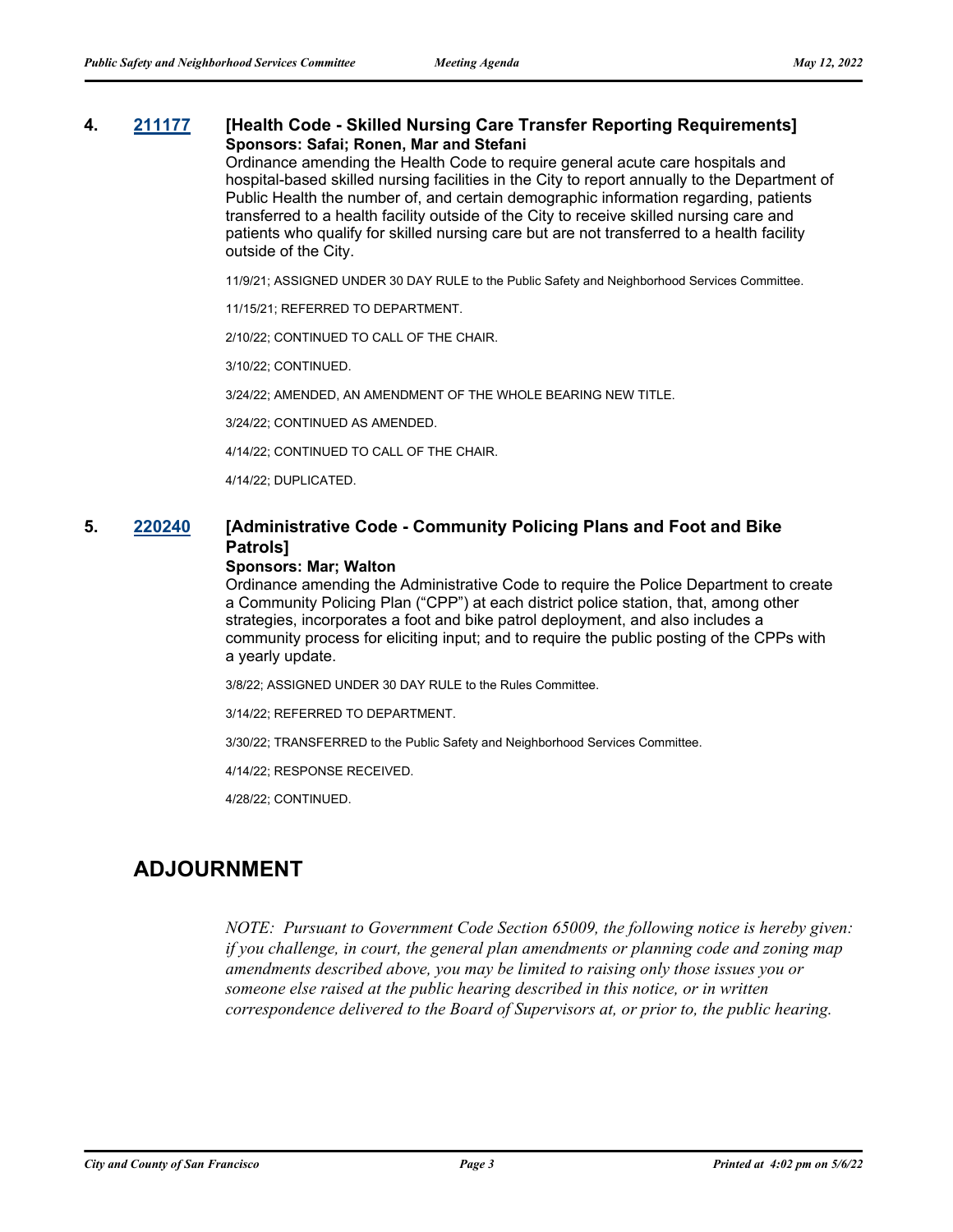# **LEGISLATION UNDER THE 30-DAY RULE**

*NOTE: The following legislation will not be considered at this meeting. Board Rule 3.22 provides that when an Ordinance or Resolution is introduced which would CREATE OR REVISE MAJOR CITY POLICY, the Committee to which the legislation is assigned shall not consider the legislation until at least thirty days after the date of introduction. The provisions of this rule shall not apply to the routine operations of the departments of the City or when a legal time limit controls the hearing timing. In general, the rule shall not apply to hearings to consider subject matter when no legislation has been presented, nor shall the rule apply to resolutions which simply URGE action to be taken.*

*There is no legislation pending under the 30-Day Rule.*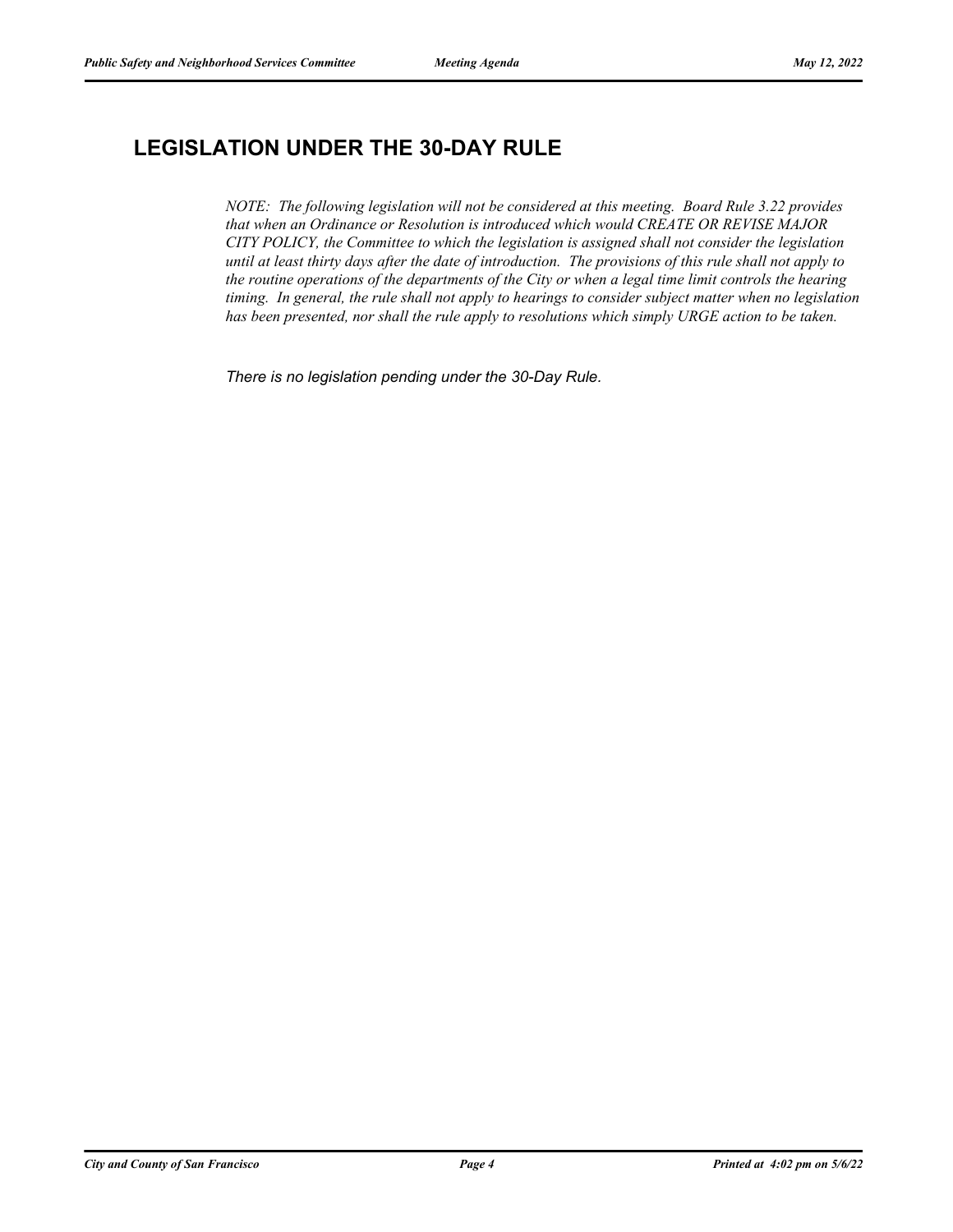## **Agenda Item Information**

Each item on the Consent or Regular agenda may include the following documents:

1) Legislation

2) Budget and Legislative Analyst report

3) Department or Agency cover letter and/or report

4) Public correspondence

These items are available for review at City Hall, 1 Dr. Carlton B. Goodlett Place, Room 244, Reception Desk or at [https://sfbos.org/legislative-research-center-lrc.](https://sfbos.org/legislative-research-center-lrc)

### **Meeting Procedures**

The Board of Supervisors is the legislative body of the City and County of San Francisco. The Board has several standing committees where legislation is the subject of hearings at which members of the public are urged to testify. The full Board does not hold a second public hearing on measures which have been heard in committee.

Board procedures do not permit: 1) persons in the audience to vocally express support or opposition to statements by Supervisors or by other persons testifying; 2) ringing and use of cell phones, pagers, and similar sound-producing electronic devices; 3) bringing in or displaying signs in the meeting room; and 4) standing in the meeting room. Each member of the public will be allotted the same maximum number of minutes to speak as set by the President or Chair at the beginning of each item or public comment, excluding City representatives; except that public speakers using interpretation assistance will be allowed to testify for twice the amount of the public testimony time limit. If simultaneous interpretation services are used, speakers will be governed by the public testimony time limit applied to speakers not requesting interpretation assistance. Members of the public who want a document displayed should provide in advance of the meeting to the Clerk of the Board [\(bos.legislation@sfgov.org\)](mailto:bos.legislation@sfgov.org), clearly state such during testimony, and subsequently request the document be removed when they want the screen to return to live coverage of the meeting. Hard copy documents may not be shared during in-person meetings.

IMPORTANT INFORMATION: The public is encouraged to testify at Committee meetings. Persons unable to attend the meeting may submit to the City, by the time the proceedings begin, written comments regarding the agenda items. These comments will be made a part of the official public record and shall be brought to the attention of the Board of Supervisors. Written communications expected to be made a part of the official file should be submitted to the Clerk of the Board or Clerk of a Committee: 1 Dr. Carlton B. Goodlett Place, Room 244, San Francisco, CA 94102. Communications which are not received prior to the hearing may be delivered to the Clerk of the Board or Clerk of the Committee and will be shared with the Members.

COPYRIGHT: All system content that is broadcasted live during public proceedings is secured by High-bandwidth Digital Content Protection (HDCP), which prevents copyrighted or encrypted content from being displayed or transmitted through unauthorized devices. Members of the public who wish to utilize chamber digital, audio and visual technology may not display copyrighted or encrypted content during public proceedings.

AGENDA PACKET: Available on the internet at [https://www.sfbos.org/meetings.](https://www.sfbos.org/meetings) Meetings are cablecast on SFGovTV, the Government Channel, at<www.sfgovtv.org> or Cable Channels 26, 78 or 99 (depending on your provider). For USB copies call (415) 554-4188.

LANGUAGE INTERPRETERS: Language services are available in Spanish, Chinese and Filipino at all regular and special Board and Committee meetings if made at least 48 hours in advance of the meeting to help ensure availability. For more information or to request services: Contact Wilson Ng or Arthur Khoo at (415) 554-5184.

傳譯服務: 所有常規及特別市參事會會議和常務委員會會議將提供西班牙文, 中文以及菲律賓文的傳譯服務, 但必須 在會議前最少48小時作出請求, 以確保能獲取到傳譯服務. 將因應請求提供交替傳譯服務, 以便公眾向有關政府機構 發表意見. 如需更多資訊或請求有關服務, 請致電(415) 554-5184聯絡我們.

AVISO EN ESPAÑOL: Los servicios de idiomas están disponibles en español, chino, y filipino en todas las reunions regulares y reuniones especiales de la Junta, de los Comités, si se solicita por lo menos 48 horas antes de la reunión para ayudar a garantizar su disponibilidad. Para más información o solicitar servicios, por favor contactar a (415) 554-5184.

PAUNAWA: Mayroong serbisyong pang-wika sa Espanyol, Tsino at Pilipino para sa lahat ng mga regular at espesyal na pagpupulong ng Board, at Komite ng Board. Sa kasalukuyan, mayroong serbisyo sa wikang Pilipino na maaaring hilingin, 48